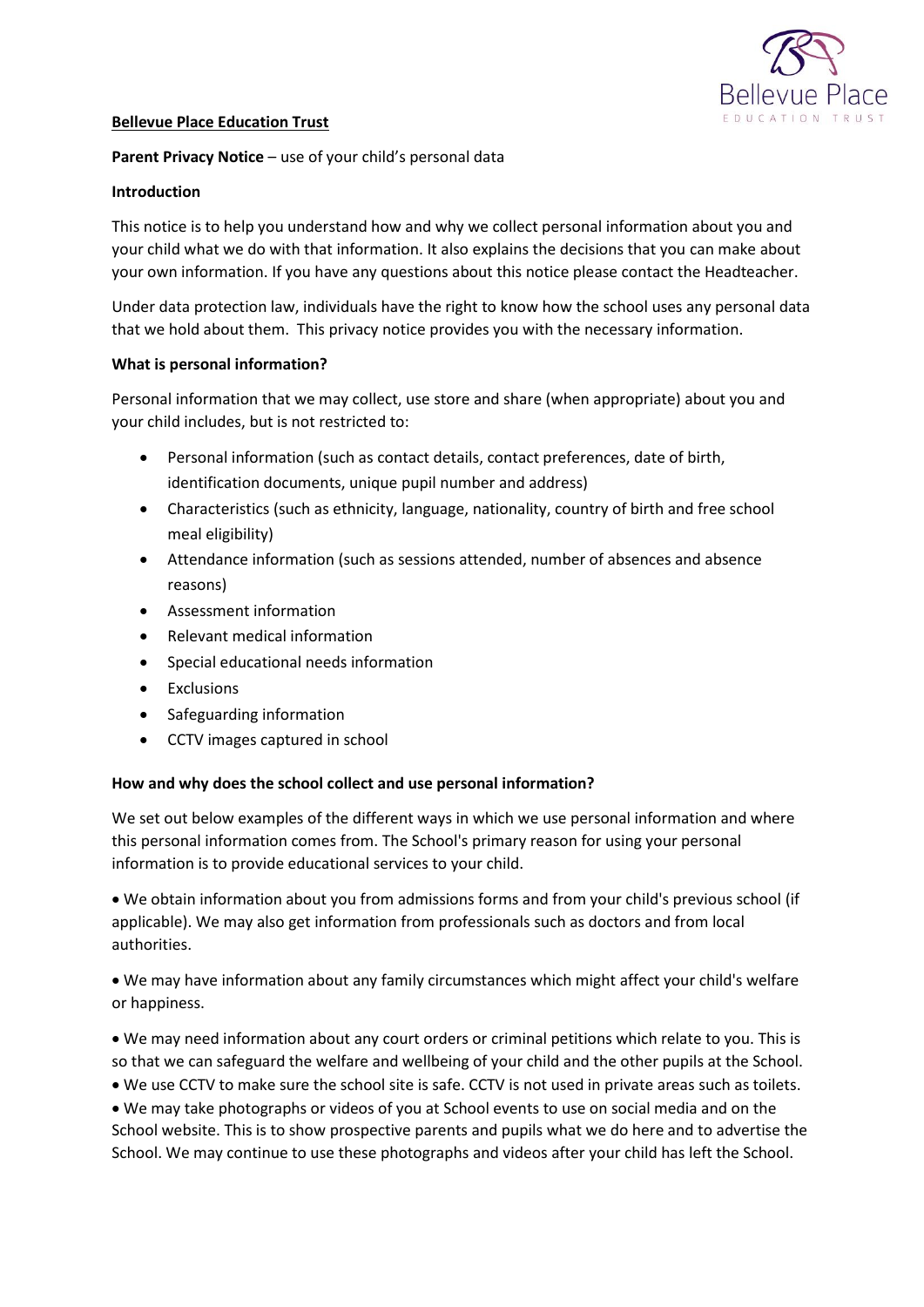

 We may send you information to keep you up to date with what is happening at the School. For example, by sending you information about events and activities taking place (including fundraising events) and the School newsletter.

 We may use information about you if we need this for historical research purposes or for statistical purposes.

### **Sharing personal information with third parties**

We do not share information about pupils with any third person without consent unless the law and our policies allow us to do so.

- In accordance with our legal obligations, we share information with local authorities, Our regulator - Ofsted and the Department for Education, for example, where we have any safeguarding concerns.
- On occasion, we may need to share information with the police.

 We may also need to share information with our legal advisers for the purpose of obtaining legal advice.

 We need to share information with our catering service to ensure any child's dietary requirements are met

 Occasionally we may use consultants, experts and other advisors to assist the School in fulfilling its obligations and to help run the School properly. We might need to share your information with them if this is relevant to their work.

 If your child is not of British nationality we have to make sure that your child has the right to study in the UK. We might have to provide information about you to UK Visas and Immigration to comply with our duties as a Tier 4 sponsor.

 We may share some information with our insurance company, for example, where there is a serious incident at the School.

 If your child leaves us to attend another school we will need to provide that school with information about you. For example, details of family circumstances for safeguarding reasons.

 We may share information about you with others in your family, such as another parent or stepparent. For example, where this is part of our obligation to take care of your child, as part of our wider legal and regulatory obligations.

 We may need to share information if there is an emergency, for example, if you are hurt whilst on School premises.

# **Our legal grounds for using your information**

This section contains information about the legal basis that we are relying on when handling your information.

# **Legitimate interests**

This means that the processing is necessary for legitimate interests except where the processing is unfair to you.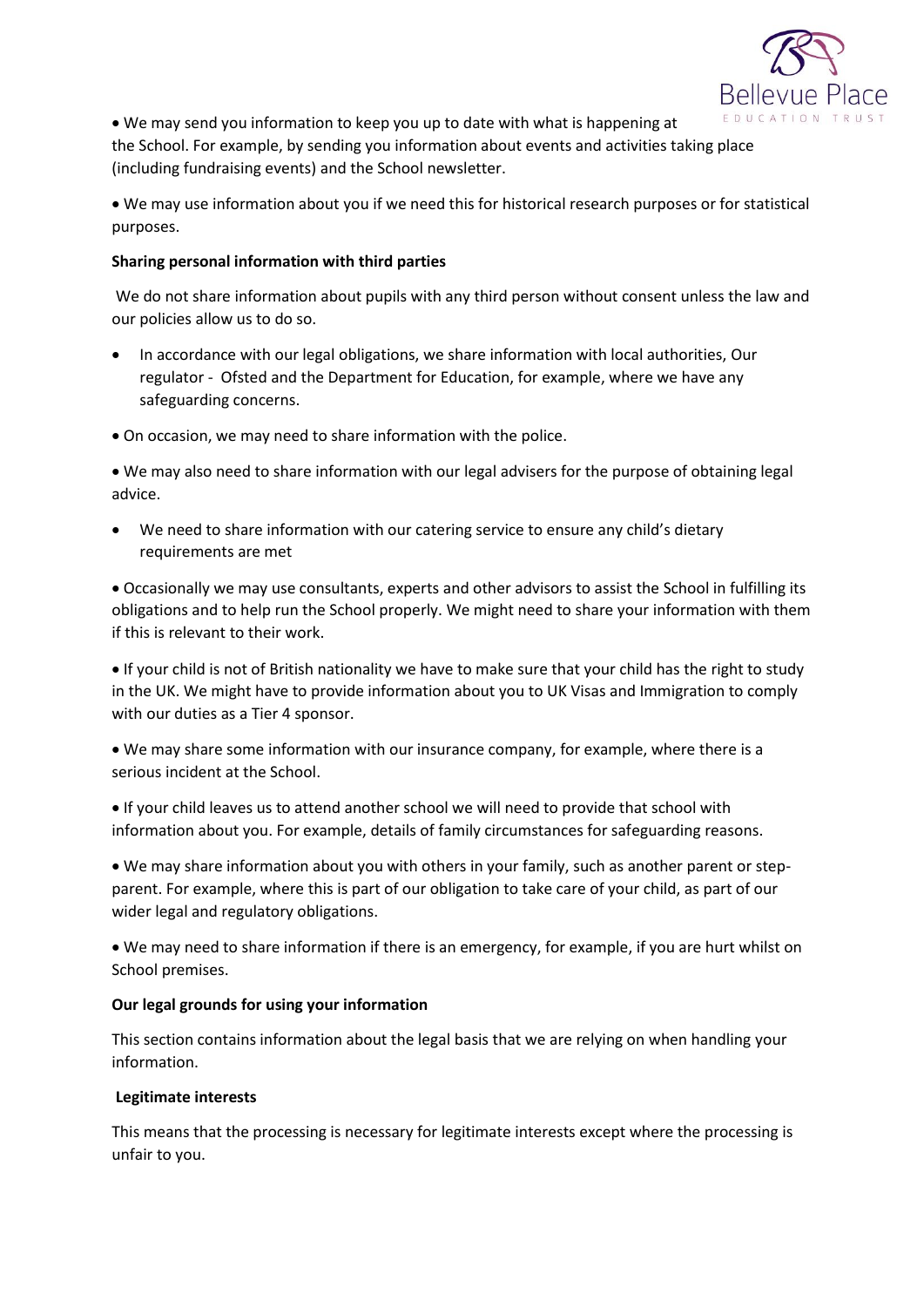

The School relies on legitimate interests for most of the ways in which it uses your information. Specifically, the School has a legitimate interest in:

- Providing educational services to your child;
- Safeguarding and promoting the welfare of your child (and other children);
- Promoting the objects and interests of the School. This includes fundraising.
- Facilitating the efficient operation of the School; and
- Ensuring that all relevant legal obligations of the School are complied with.

In addition, your personal information may be processed for the legitimate interests of others

### **Necessary for a contract**

We will need to use your information in order to perform our statutory obligations under our contract with the Department for Education. For example, we need your name and contact details so that we can update you on your child's progress and so that we can contact you if there is a concern.

### **Legal obligation**

Where the School needs to use your information in order to comply with a legal obligation, for example to report a concern to Children's Services. We may also have to disclose your information to third parties such as the courts, the local authority or the police where legally obliged to do so.

### Vital interests

For example, to prevent someone from being seriously harmed or killed.

### **Public interest**

The School considers that it is acting in the public interest when providing education.

The School must also comply with an additional condition where it processes special categories of personal information. These special categories are as follows: personal information revealing racial or ethnic origin, political opinions, religious or philosophical beliefs, trade union membership, genetic information, biometric information, health information, and information about sex life or orientation.

### **Substantial public interest**

The processing is necessary for reasons of substantial public interest.

### **Vital interests**:

To protect the vital interests of any person where that person cannot give consent, for example, if they are seriously hurt and are unconscious.

### **Legal claims**:

The processing is necessary for the establishment, exercise or defence of legal claims. This allows us to share information with our legal advisors and insurers.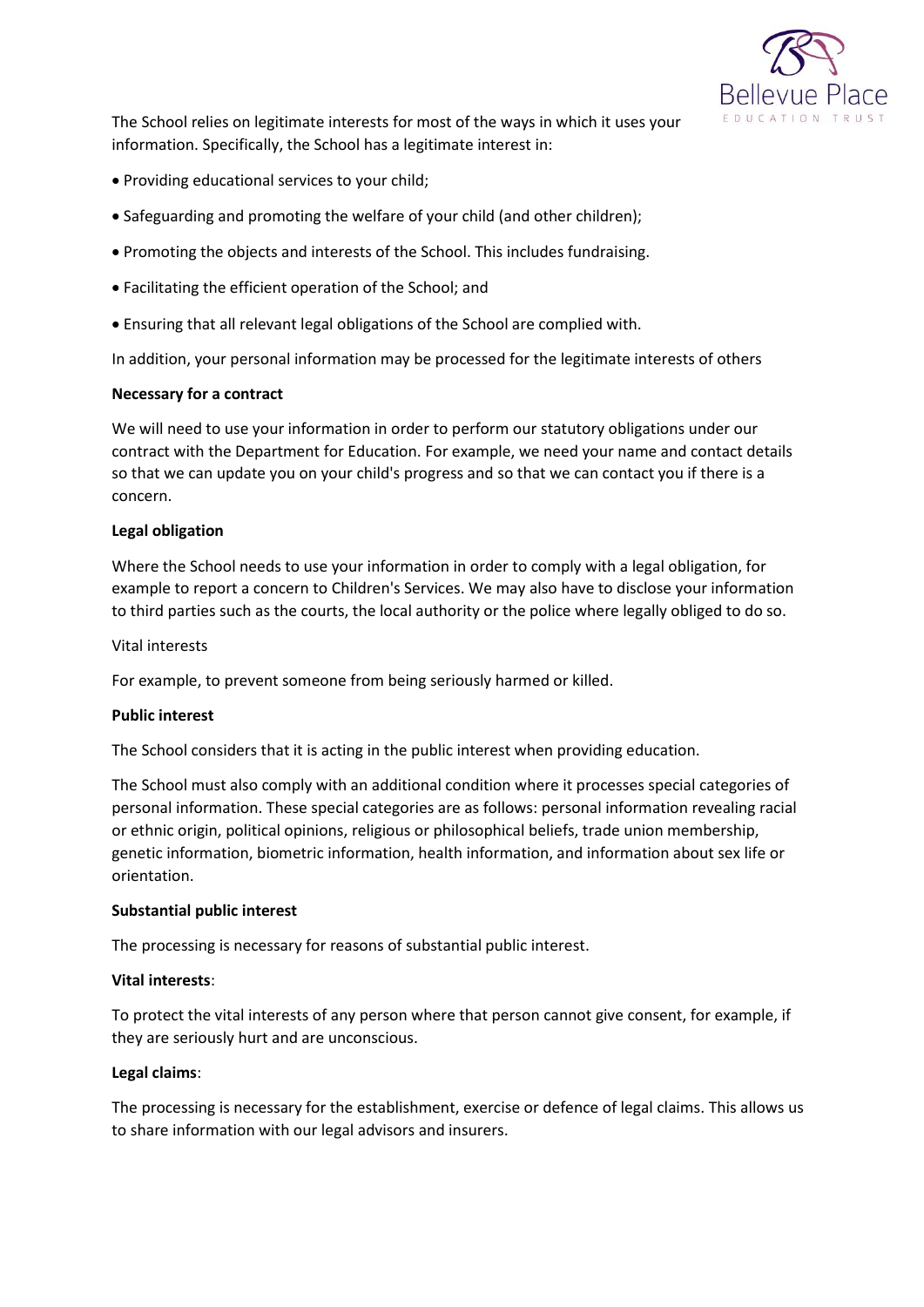

#### **Medical purposes**

This includes medical treatment and the management of healthcare services.

#### **Consent**

We may ask for your consent to use your information in certain ways. If we ask for your consent to use your personal information you can take back this consent at any time. Any use of your information before you withdraw your consent remains valid. Please speak to the Headteacher if you would like to withdraw any consent given.

### **Sending information to other countries**

We may send your information to other countries where:

we store information on computer servers based overseas; or

 we communicate with you or your child when you are overseas (for example, during the summer holidays if you live in a different country).

The European Commission has produced a list of countries which have adequate data protection rules. The list can be found here:

### [http://ec.europa.eu/justice/data-protection/internationaltransfers/adequacy/index\\_en.htm](http://ec.europa.eu/justice/data-protection/internationaltransfers/adequacy/index_en.htm)

If the country that we are sending your information to is not on the list or, is not a country within the EEA (which means the European Union, Liechtenstein, Norway and Iceland) then it might not have the same level of protection for personal information as there is the UK.

### **For how long do we keep your information?**

We have to legally keep your child's personal data until they reach 25 years of age. This information will be kept on our school management information system and also be held as a paper copy.

### **What decisions can you make about your information?**

From May 2018 data protection legislation gives you a number of rights regarding your information. Some of these are new rights whilst others build on your existing rights.

Your rights are as follows:

• if information is incorrect you can ask us to correct it;

 you can also ask what information we hold about you and be provided with a copy. We will also give you extra information, such as why we use this information about you, where it came from and what types of people we have sent it to;

 you can ask us to delete the information that we hold about you in certain circumstances. For example, where we no longer need the information;

 you can ask us to send you, or another organisation, certain types of information about you in a format that can be read by computer;

 our use of information about you may be restricted in some cases. For example, if you tell us that the information is inaccurate we can only use it for limited purposes while we check its accuracy;

The Headteacher can give you more information about your data protection rights.